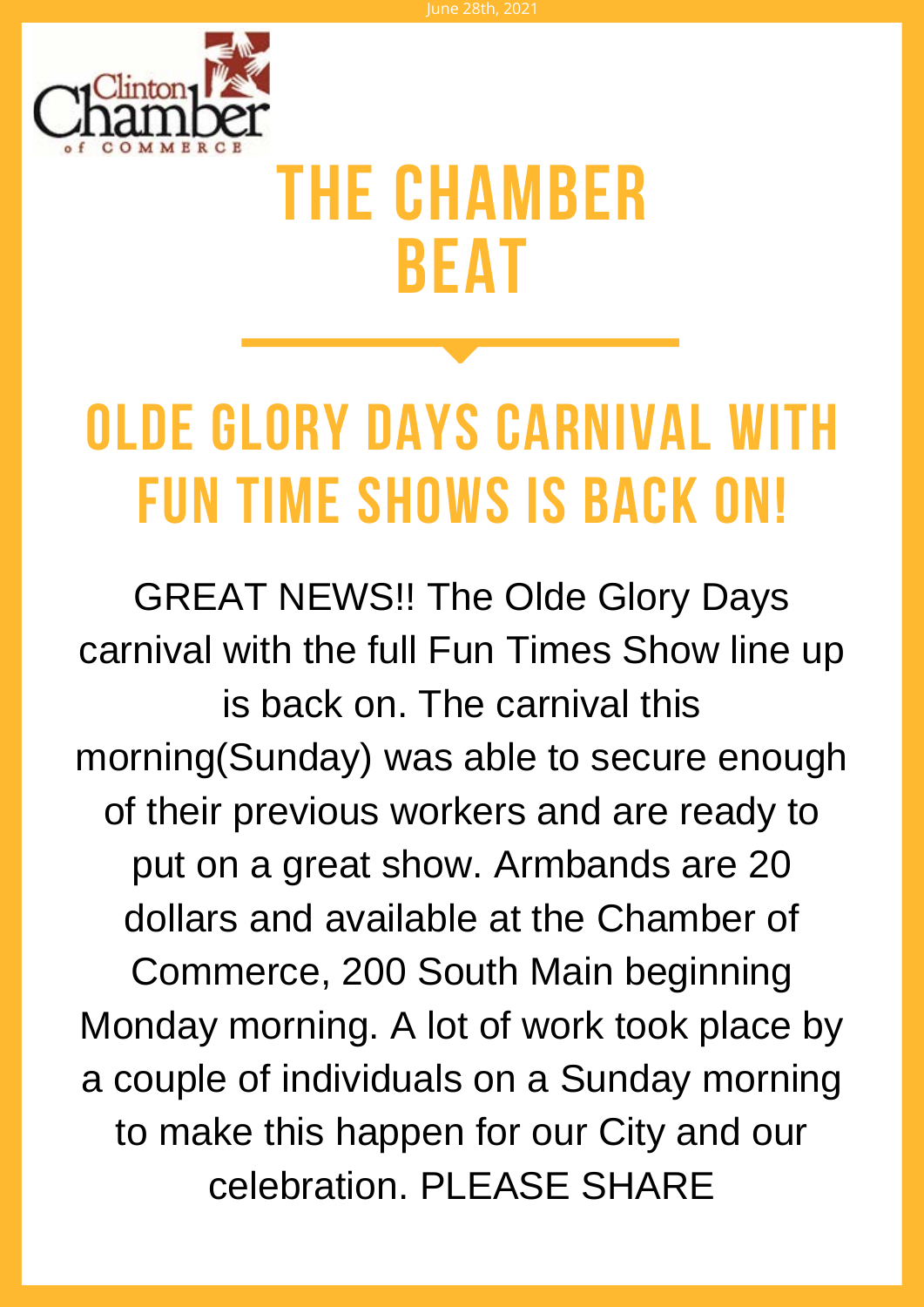# **OLDE GLORY DAYS JULY 1-4 FOR MORE INFORMATION, FACEBOOK/OLDE GLORY DAYS**

The Fishin Magicians Show-3 Shows-Friday and 3 shows-Saturday James Wedgewood Pratt (Ventriloquist and Comedian)- 3 shows-Friday and 4 shows-Saturday

Kansas City Aerial Show-2 shows-Friday and 4 shows-Saturday Toddler Tent Beer Garden Information booth and Souvenir Shop Quilt Display Henry Co. Museum TLC Dulcimers Historical DX Gas Station

Wednesday 6/30-5:00pm Veteran's Dinner-Elks Lodge

Thursday 7/1-9:30pm-Mega Fireworks Display-North Ball Fields Area

Friday 7/2-10:00 am-Kayak Races-Artesian Pool

12:00pm FireQuacker 500-Optimist Park- 2:00 pm Reader's Theatre-5:00 pm Office **Olympics** 

4:00pm Pedal Pull-6:00pm Funk Syndicate-8:05pm game-Your chance to win! 9:00pm Cate Brothers

Saturday-Downtown Square 7/3-7:00am Pancake Breakfast-Fire Station 7:30 am 5K Run/Walk-9am to 2:00pm Cruise Night Car Show 2:00pm Reader's Theatre-6:00 pm Dawson Hollow 8:00pm Rotary Club 50/50 Drawing-8:05pm Game-Your chance to win!! 9:00pm Eskimo Brothers

> Sunday-Benson Center 7/4-5:00pm Ice Cream Social 5:30 to 8:30pm Gospel Fest (Gospel Music)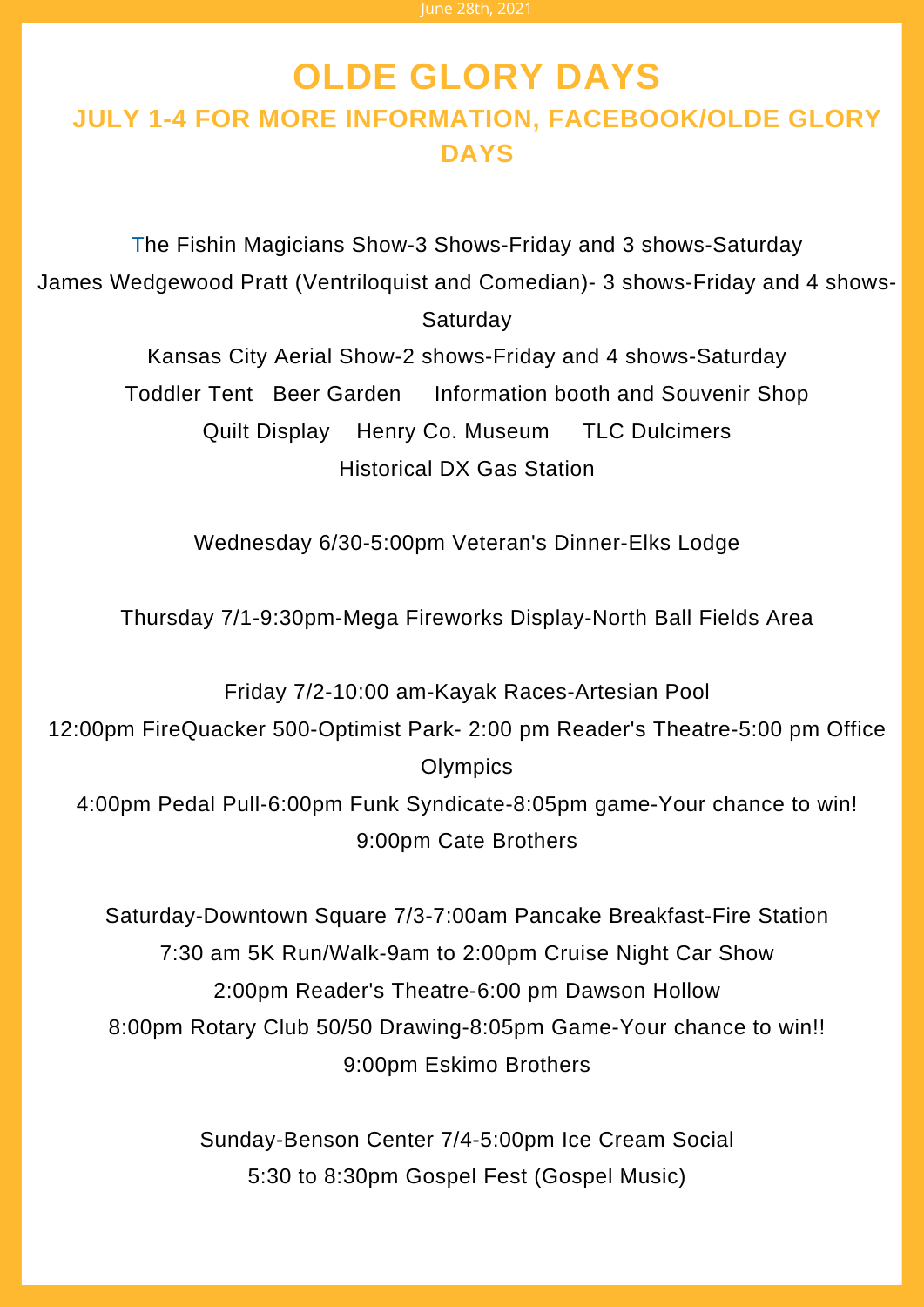# **A N N I V E R S A R I E S A N D R I B B O N C U T T I N G S**

June 28th, 2021

Chamber Ambassadors celebrated with Clinton Elks Lodge #1034. They are now 115 years old! The Clinton Chamber its a very proud partner with these great individuals.



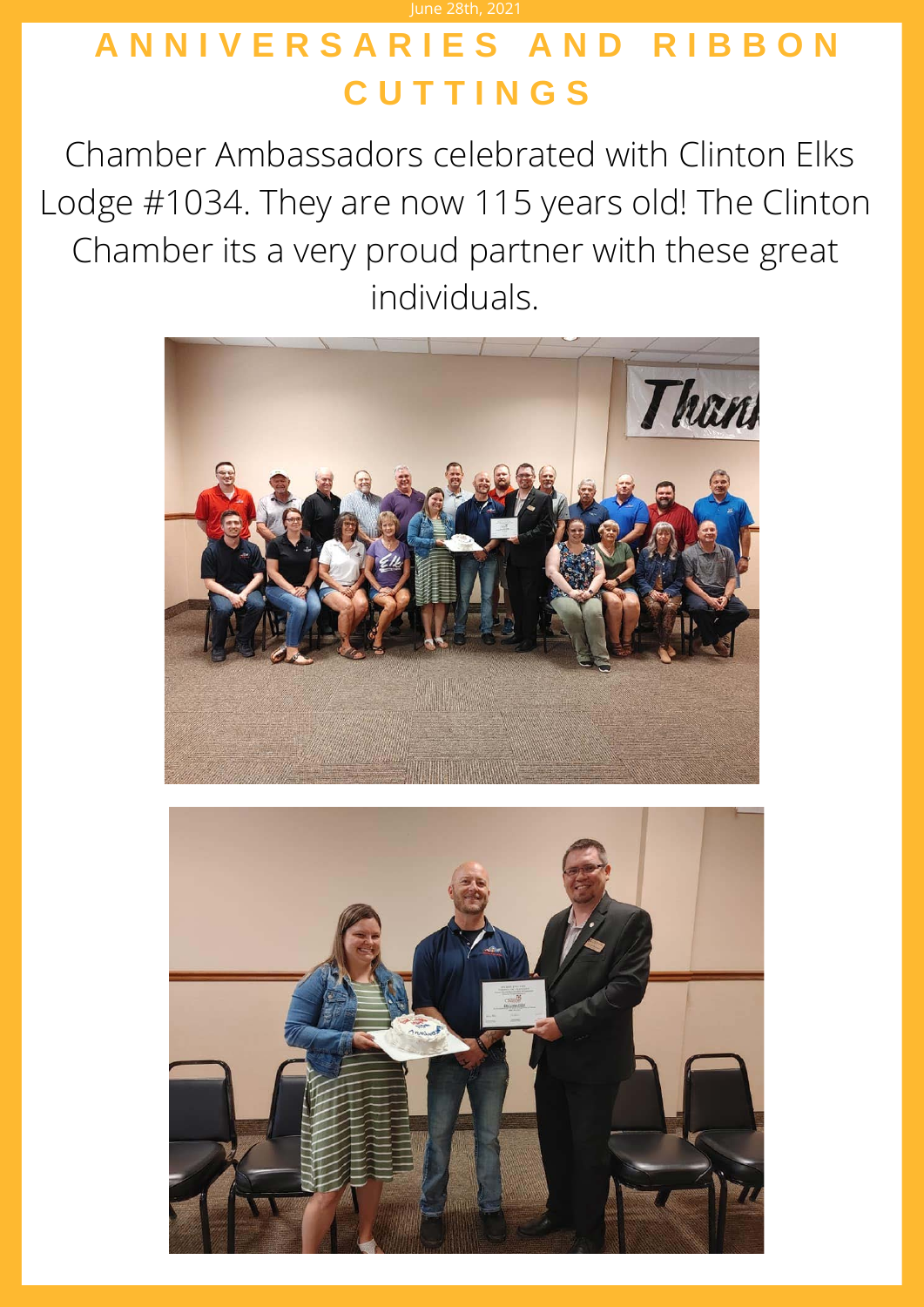# **A N N I V E R S A R I E S A N D R I B B O N C U T T I N G S**

The Grand Opening/Ribbon Cutting for the Liquor Studio took place Thursday, June 24th. What a selection! The inside and the outside of this building look great. They are located at the corner of Second and Ohio streets.



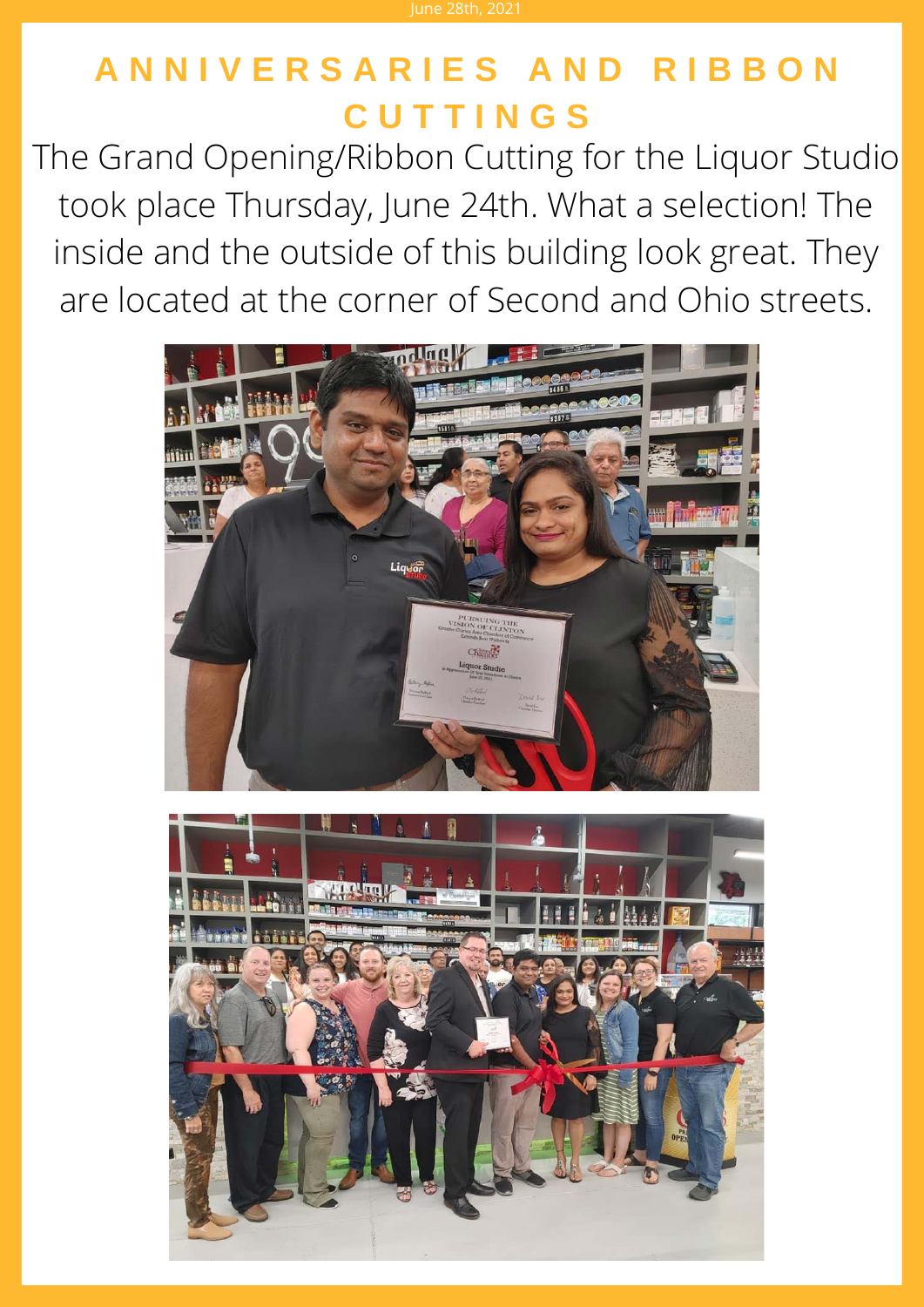# **Chamber Business Information**

## **GVMH Hospice Volunteer!**

### **Help Wanted**

Why?? - "It gives our caregivers extra backup when they may not have anyone else" - Alexis, Home Services Social Worker

"It gives our patients someone else to socialize with other than family due to the circumstances being difficult" -Tina, Home Services Social Work Practicum Student

#### It's a great idea!

- 1. You may have thought about it but questioned it?
- 2. Yes you are qualified!
- 3. I'm here to help you make that decision!
- 4. It's so important to be educated about what Hospice does for patients and creates for families. Most of us know someone who has passed. In order for us to help, we need volunteers!
- 5. I would like to come talk to you about what we do, and what you can do.

#### Let's Learn about it!

We are honored to be able to accommodate patients and families. Giving a bit of your time will help support our neighbors in need. I would love to talk to your church, your pastor, group or<br>yourself about what you need to get started! We can find time<br>in your day. Join Me!! know you will be glad you did.



Please call For more info!

**GVMH Hospice Services** Clinton,

Lori Dodson **Volunteer** Services

660-890-2014 Idodson@gvmh.org

#### We serve people all over the lake area, including

**Tightwad**, Ware nucaa, warsau,<br>sola, Loury City,<br>opucator, Clinton,<br>uduor, Loeton, Eduards, etc.

**GVMH Hospice, formerly** Twin Lakes Hospice is a Non Profit organization<br>known for quality service since 1984

**WORKFORCE** 

TRAINING

August 10 & 12, 2021

**State Fair Community College** 

**Enroll Today!** 

**CONTACT US** 

The Learning Force | Your Training Partner<br>3201 West 16th Street | Sedalia, MO 65301<br>phone | (660) 530-5822

email | thelearningforce@sfccmo.edu<br>web | www.sfccmo.edu/the-learning-force

**02608** 

FCC is an equal opportunity inst<br>and is smoke-and tobacco fr<br>Virit www.sforms.edu.to.lining

Time:<br>8:00 a.m. - Noon

Dates:

Cost:

\$199

Location

1701 N. 2<sup>nd</sup> St.<br>Clinton, MO

Room 104

Instructor:

**Renee Anthony** 

### **Customer Service Fundamentals**



Foundations of Great Customer Service

Engage in this training to acquire and apply communication skills needed to provide<br>high quality support to both prospective and existing customers and be a successful rigin quality assigned to contract proposition and example customers are a sources.<br>Eustionner service professional in today's competitive customer-oriented work<br>environment. You'll also learn the key qualities of good cus

#### This training is designed to enhance your skills in:

- 
- 
- 
- 
- $\begin{tabular}{ll} $\Phi$ & Communication\\ $\Phi$ & Leadership\\ $\Phi$ & Relationship Building\\ $\Phi$ & Customer Retention\\ $\Phi$ & Problem Solving\\ $\Phi$ & Measuring Satisfactor\\ \end{tabular}$

#### This interactive and engaging training will focus on the following topics:

- Know Why Service Matters
- 
- Know Why Sensice Matter<br>Use Behaviors That Engage Your Customers<br>Recognize and Deal with Customer Turnoffs<br>Insight Into Emerging Trends in Customer Service<br>Get Customer Feedback<br>Exceed Expectations with Value<br>Exceed Expect
- 
- 
- 
- 
- 



#### The LearningForce KNOWLEDGE + SKILLS + ENRICHMENT

**Customer Service Fundamentals** 



### Foundations of Great Customer Service

 $\label{lem:main} \begin{small} \textbf{Engage in this training to acquire and apply communication skills needed to provide a specific question, and the a success rate, and the use of the possible of the two different vertices of the two different vertices, and the two different vertices, and the two different vertices of the two different vertices. For all also learn the key candidate of good customer service include the same four factors: It's prenormalized, competent, convenient, and product. \end{small}$ 

#### This training is designed to enhance your skills in:

- 
- $\begin{tabular}{ll} $\Phi$ & Communication\\ $\Phi$ & leadership Building\\ $\Phi$ & Relationship Building\\ $\Phi$ & Customer Retention\\ \end{tabular}$
- 
- $\begin{tabular}{ll} $\boldsymbol{\Phi}$ & Problem Solving \\ $\boldsymbol{\Phi}$ & Measuring Satisfaction \end{tabular}$

This interactive and engaging training will focus on the following topics

#### Day One:

- > Know Why Service Matters
- 
- A strow write version of the state of Customers<br>  $\geq$  Recognize and Deal with Customer Turnoffs<br>  $\geq$  Recognize and Deal with Customer Turnoffs<br>  $\geq$  Insight Into Emerging Trends in Customer Service<br>  $\geq$  Get Customer
- Day Two:

- 
- 
- Recover the Potentially Lost Customer<br>Exceed Expectations with Value<br>Exceeding Customer Expectations with Information<br>Exceed Customer Expectations with Convenience<br>Influence Others to Give Great Service venience and Timing
- 

**State Fair** 

### **WORKFORCE** TRAINING

# Dates:<br>July 27 & 29, 2021

 $12:00\text{ Noon} - 4:00\text{ n.m.}$ 

Cost

- \$199
- Location:<br>State Fair Community College<br>3201 W. 16<sup>th</sup> St.
- 
- Sedalia, MO<br>Fielding Room 209
- Instructor:<br>Renee Anthony

### **Enroll Today!**

# CONTACT US

CONTACT US<br>The Learning Partner<br>3201 West T6th Street [ Sedalia, MO 6530<br>phone [ (660) 530-5822<br>email | thelearning/orce@sfccmo.edu<br>web [ www.sfccmo.edu/the-learning-force<br>web [ www.sfccmo.edu/the-learning-force

WORKFORCE

TRAINING

Supervisors & managers<br>with less than one year

**Experienced supervisors**<br>with little or no formal<br>supervisory training

Aspiring/soon-to-be-<br>promoted supervisors

Join us for this six-week virtual leadership

development progra

experience

17602

The Learning Force

*Success* 

## Learn to Lead:

#### **Transitioning from Peer to Supervisor** Virtual Leadership Program

In an attempt to harvest the internal talent of the organization, companies<br>often promote high-performing employees to into management without the skills or preparation necessary to be effective managers

Lacking the proper leadership training,<br>these employees will be unequipped to<br>handle the various challenges of this new role and the transition from 'buddy" to "boss" will leave them anxious and stressed out

Learn to Lead will set your managers<br>up for success from the start. With the<br>support of their direct supervisors,<br>participants will leave this training with the tools and analytical skills needed to become leaders who create engaged. productive teams and drive greate

results for your organ

#### Practical skills to solve real workplace challenges

- . How to communicate more effectively as a new supervisor
- When to be flexible and when to stand firm
- Steps for building trust and gaining respect
- Resolving conflict without losing your mind
- Strategies for motivating others to achieve results
- Discipline how to handle uncomfortable situations
- Managing time & setting priorities
- Developing a management style

Participants' direct supervisors will be expected to attend the kick-off<br>hour in the first session as well as the wrap-up hour in the final session.

### **ENROLL NOW**

**State Fair** 



MOS Grant Funds Applicable CONTACT US

The Learning Force | Your Training Partner<br>3201 West 16th Street | Sedalia, MO 65301

phone | (660) 530-5822 email | thelearningforce@sfccmo.edu<br>veb | www.sfccmo.edu/the-learning-force

SFCC is an equal opportunity instituted is smoke- and tobaccu-free<br>Vicit www.sfermu.edu.to.learn.nu

The LearningForce

82608